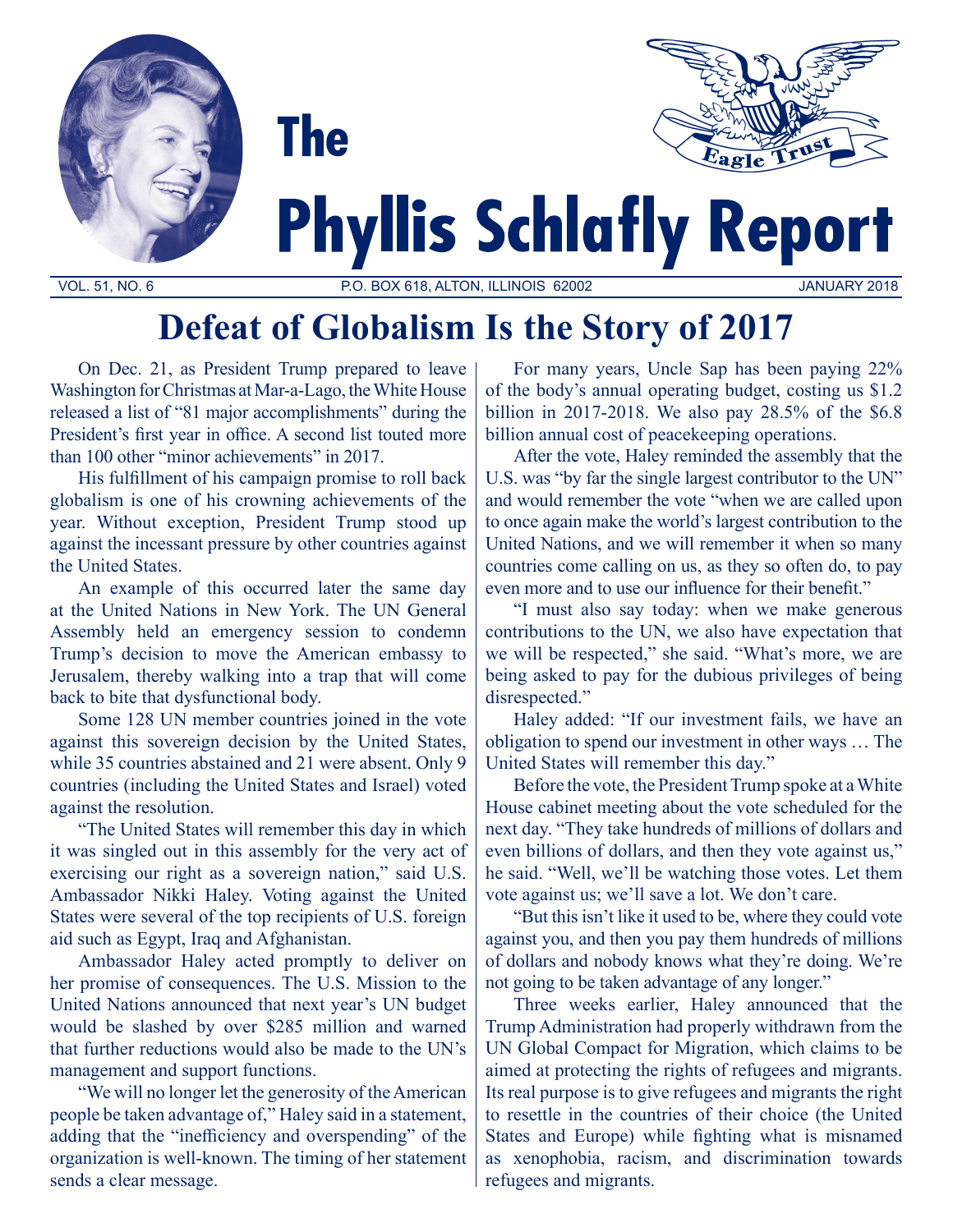"No country has done more than the United States, and our generosity will continue," Haley said in a statement. "But our decisions on immigration policies must always be made by Americans and Americans alone."

"We will decide how best to control our borders and who will be allowed to enter our country," Haley continued. "The global approach is simply not compatible with U.S. sovereignty."

Secretary of State Rex Tillerson explained that "we simply cannot in good faith support a process that could undermine the sovereign right of the United States to enforce our immigration laws and secure our borders." He stressed that it "is the primary responsibility of sovereign states to help ensure that migration is safe, orderly, and legal."

As 2017 came to an end, so did the century-long push for globalism. Thank you, President Trump!

### **Open for Business, not Phony Free Trade**

A few days before delivering his report to Congress on the State of the Union, President Trump took a victory lap at the World Economic Forum in Davos, Switzerland. That's the annual gathering of CEOs, celebrities, and liberal politicians who think they run the global economy.

Trump was not on the initial guest list for Davos, and few in the audience were pleased when he decided to crash their party. After all, Trump had won the presidency partly by campaigning against the global elites who dominate the goings-on in Davos.

"The world is witnessing the resurgence of a strong and prosperous America," Trump told the world's movers and shakers. "There has never been a better time to hire, to build, to invest and to grow in the United States. America is open for business, and we're competitive once again."

Trump flattered his reluctant audience of "business titans, industry giants and many of the brightest minds in many fields." But he warned them that they owe "a duty of loyalty to the people, workers, customers, who made you who you are."

In an obvious reference to China, Trump said: "The U.S. will no longer turn a blind eye to unfair economic practices including massive intellectual property theft, industrial subsidies and pervasive state-led economic planning. These and other predatory behaviors are distorting the global markets and harming businesses and workers, not just in the U.S. but around the globe."

President Trump sent a high-powered advance team to Davos including Treasury Secretary Steven Mnuchin and Commerce Secretary Wilbur Ross. At a press conference the day before Trump arrived, the cabinet secretaries pushed back against the media's disdain for the American president.

When a reporter asked the inevitable, tiresome question of whether Trump's America First policy would start a trade war, Wilbur Ross was ready with a crisp answer. "There have always been trade wars," he said. "The difference now is U.S. troops are now coming to the ramparts."

"Trade wars are fought every single day," Secretary Ross continued. "Unfortunately, every single day there are various parties violating the rules and taking advantage."

Ross's comments echoed what the president told CEOs at the Asia-Pacific Economic Cooperation (APEC) conference in November. "We are not going to let the United States be taken advantage of anymore," he said. "From this day forward, we will compete on a fair and equal basis."

The day before Secretary Ross spoke in Davos, President Trump signed off on a recommendation to impose tariffs of up to 30% on Chinese-made solar panels and up to 50% on large residential washing machines from South Korea. These remedies for unfair trade practices are authorized by Section 201 of the Trade Act of 1974 and were recommended by the independent U.S. International Trade Commission.

The decision was announced by Robert Lighthizer, who works at the White House as U.S. Trade Representative. As Lighthizer declared, "The president's action makes clear again that the Trump administration will always defend American workers, farmers, ranchers, and businesses."

The trade action was welcomed by employees of Whirlpool, the Michigan-based appliance manufacturer that employs 10,000 Americans at five plants in Ohio. Whirlpool announced it would immediately hire 200 more manufacturing workers at its plant in Clyde, Ohio.

"This is a victory for American workers and consumers alike," said Whirlpool's Chairman Jeff Fettig, who wasn't invited to Davos. "By enforcing our existing trade laws, President Trump has ensured American workers will compete on a level playing field with their foreign counterparts, enabled new manufacturing jobs here in America and will usher in a new era of innovation for consumers everywhere."

In a rare act of bipartisanship, Trump's decision was praised by both of Ohio's U.S. Senators, including Democratic Senator Sherrod Brown, who's up for reelection this year, and Republican Senator Rob Portman, who had Lighthizer's job during the free-trading George W. Bush administration. "After moving their production from overseas back to Clyde, Ohio," Portman said, "Whirlpool has had to fight a series of cases against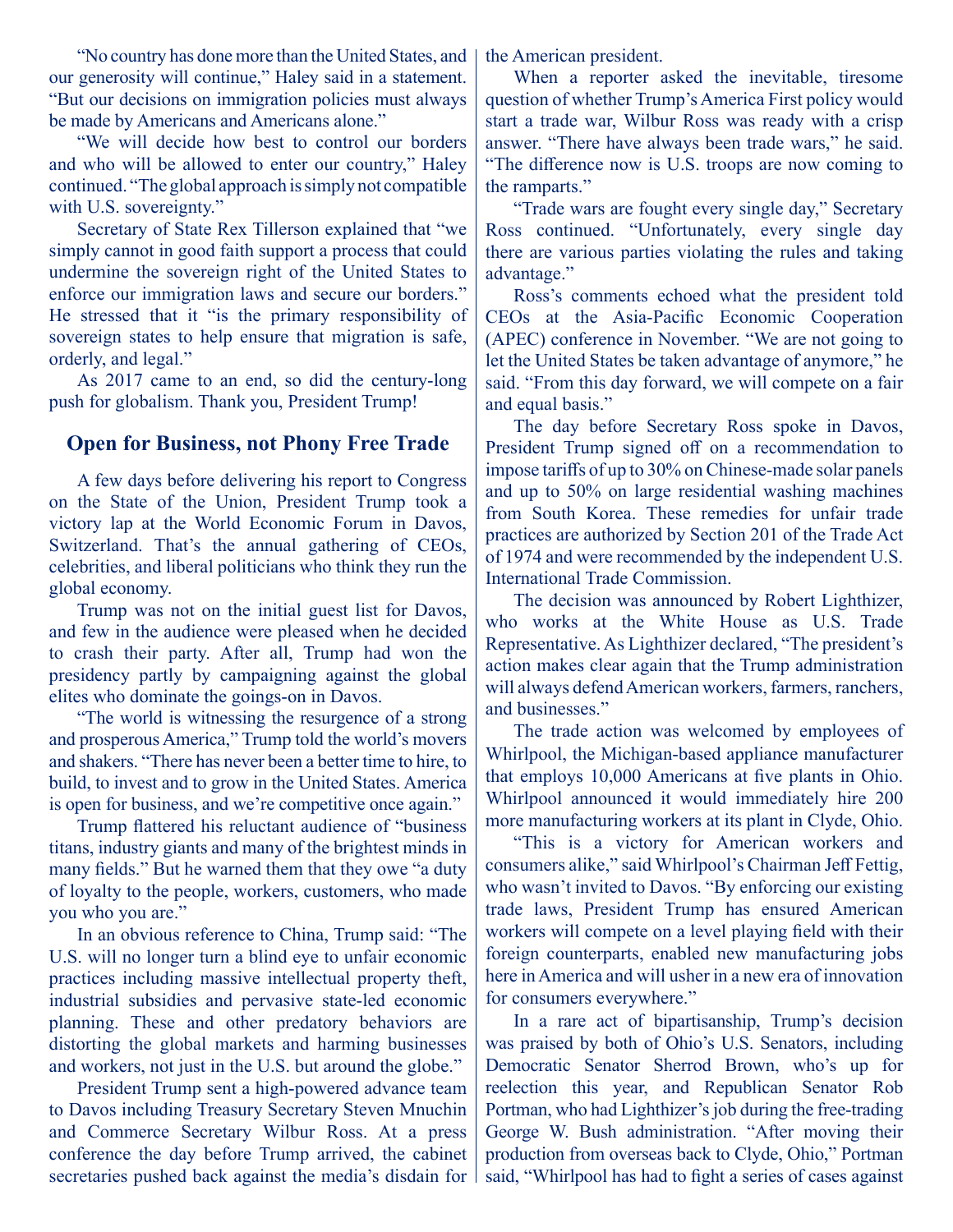companies who would rather cheat than compete."

Trump was predictably criticized by the hard core of never-Trumpers such as Nebraska's Republican U.S. Senator Ben Sasse and the columnist George Will, who called it protectionism. But the broad public support for a policy of putting Americans first shows why Trump won the states of Ohio, Michigan, Pennsylvania, Wisconsin and Iowa in 2016 and can do so again in 2020.

Back in Washington, Trump told reporters that his State of the Union address would be "a very important speech on trade. The world has taken advantage of us on trade for many years and, as you probably noticed, we're stopping that. We're stopping it cold."

"We have to have reciprocal trade," Trump declared. "It's not a one-way deal anymore."

#### **Small Business Needed for Economic Growth**

While large corporations dominate the news and the lobbying in D.C., economists have long known that small business is the real engine to drive economic growth. Headlines about big business are more likely to mention "massive layoffs" than any hiring plans.

Small business and innovation by small inventors are essential to our economy, as some of them will become the big employers of tomorrow. Kodak and Xerox were just two of the successful businesses founded on an idea of a small inventor, and a patent that secured for him the fruits of his labor.

Yet today 80% of challenged patents are invalidated in some way by the Patent and Trademark Office, without the patent owner ever getting his day in court. Imagine the outrage if homes or other property were taken away by an administrative agency without a court hearing.

On the Monday after Thanksgiving, the Supreme Court held lively oral argument in a challenge supported by small inventors to how the federal government is taking away their property in deprivation of their Seventh Amendment right to a jury trial. Several Justices expressed dismay at how our patent system, once the envy of the world, has become a victim of the administrative state.

Due to a federal law enacted in 2011, the America Invents Act, the Patent Office changes its mind and tosses out most of the patents that it previously issued, if someone asks it to. Anyone – a competitor, a disgruntled employee, or even a stranger – can ask the Patent Office to strike down a previously issued patent, without the right of the patent-holder to have a trial in court.

During the one-hour hearing before the Supreme Court, Justice Breyer expressed alarm at how a patent can be in existence for 10 years, with \$40 billion invested in developing it, and "then suddenly somebody comes in and says: Oh, oh, we want it reexamined, not in court but by the Patent Office." Phyllis Schlafly opposed this bad law at the time, but corporate lobbyists pushed it through.

Our economy depends heavily on new inventions to grow, because cheaper labor will always be available in other countries. Our competitors, such as China, recognize how important innovation is, and they force American companies to share the secrets of our inventions with them.

The result has been devastating to the real elements of economic growth: jobs and wages. As a result, only 63% of potential workers are actually working in the United States. This labor participation rate is near its 38 year record low, set during the Obama Administration.

Likewise, wages have barely kept up with inflation in recent years. This is in sharp contrast with nearly two decades ago, when hourly pay was increasing at a much healthier rate of 4%. When the Governor of Virginia issues a press release to brag about a company in his State creating merely 15 new jobs, as Democratic Governor McAuliffe did in November, it underscores how scarce good jobs are. Pandering to lobbyists of big corporations will not help.

The American economy grew fastest when the incentives of our unique patent system existed for small inventors. Buoyed by the inventions of Thomas Edison and Alexander Graham Bell, our economy boomed in the late 1800s. Thomas Edison obtained more than a thousand American patents, which enabled him to attract large investments. With such funding Edison was able to light up New York City in September of 1882, using his new electricity-generating power plant.

Raymond P. Niro explained how important the rights of small inventors are to a prosperous future, in an article available on the helpful website IPWatchdog. com. He listed nearly three dozen inventions that have changed the world, all by "individual inventors who ultimately formed companies to exploit their ideas, but who initially manufactured nothing."

Justice Sotomayor asked rhetorically during the oral argument, "If I own something, … how can a government agency take that right away without due process of law at all? Isn't that the whole idea of Article III, that only a court can adjudicate that issue?"

Indeed, and it is ironic that while Congress takes credit for boosting our economy with tax reform, it is actually the Supreme Court that may do more for job and wage growth if it rules in favor of small inventors in the *Oil States* case. Congress seems uninterested in helping small inventors and small business, but the Court might.